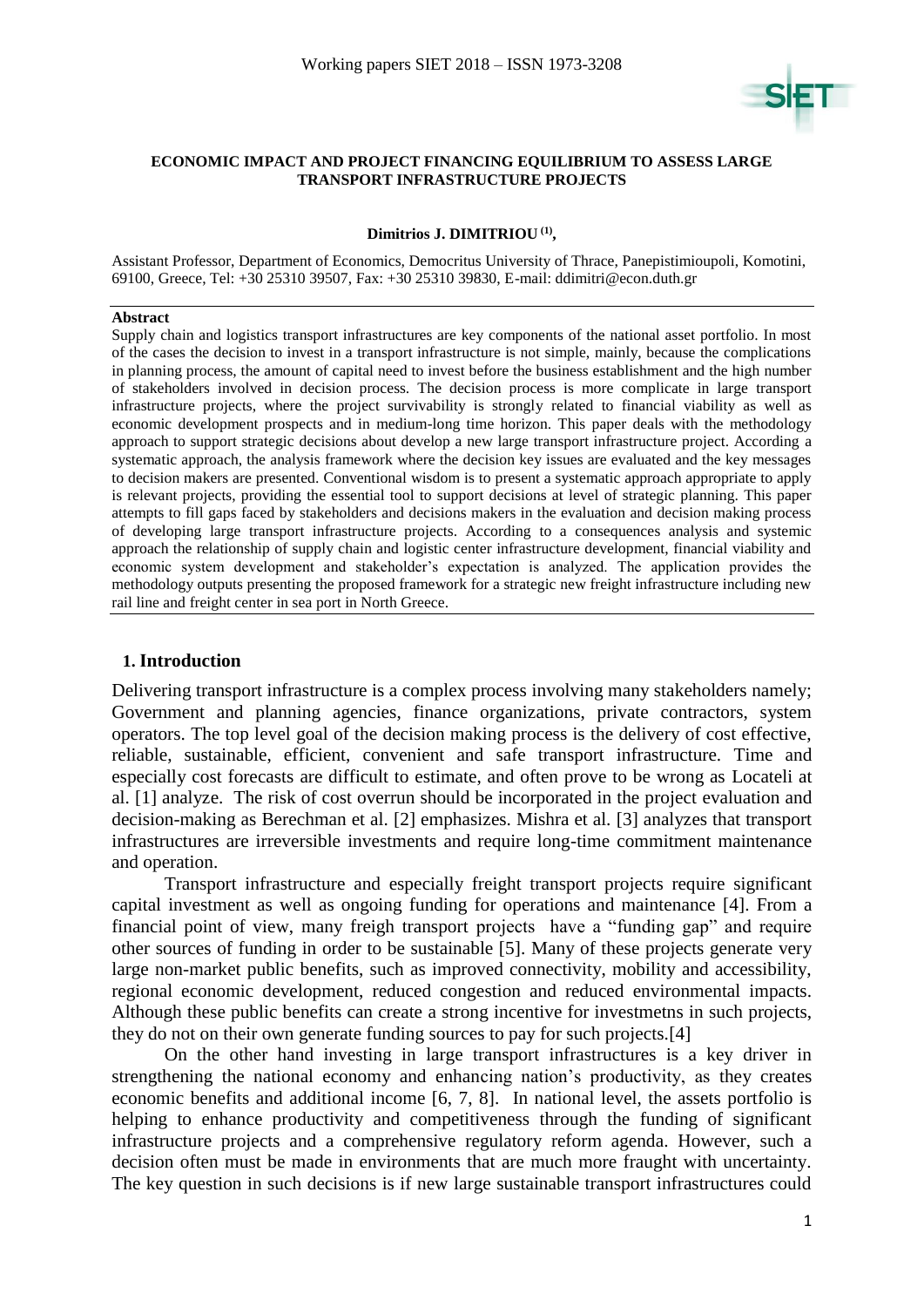be able to boost economic development.

# **2. Ex Ante Quantitative Equilibrium Analysis Framework**

Large transport Infrastructures ex-ant evaluation focus on project rationale and strategic issues, costs and benefits, risks and uncertainties, financial sustainability and economic impact analysis [9]. While financial analysis of large transport infrastructure investment projects is concerned primarily with whether the overall net economic benefits are positive, the economic analysis of large transport infrastructure projects goes a step further to analyse how their benefits and costs are distributed and where is the equilibrium point between economic benefits and financial sustainable analysis, as depicted in figure 1.

As multiple stakeholders have to agree on and coordinate the institutional and financing schemes of large transport infrastructure projects, the ex-ant evaluation of the project gives a tool to stakeholders to ensure that can anticipate net gains from the project in question and helps to alleviate coordination failure and ensure project financial sustainability [10]. In particular, it is important to identify possible net losers and build in necessary adjustments for socioeconomic and financial viability.

Freight Transport has become a major contributor to economic growth that requires operational productive and efficient infrastructures and services [11, 12]. These forecasting approaches are based on quantitative methodologies using causal econometric and financial approaches [13].

Decision process to invest in freight transport projects is conceptualized as a system with sub-systems consisting of different constituents. By capturing the dynamic behaviours, uncertainties and interdependencies of these constituents, the evaluation of such projects can be evaluated as described analytically in Fig. 1.



Fig.1: Phases in the decision making process along a cross border rail project life cycle [14].

Assessing concrete steps across a project's investment decision making process can be a powerful way of making it more resilient and ultimately more profitable for all of the stakeholders and agents across the value chain. Decision process to invest in large transport infrastructure projects is conceptualized as a multi parameter analysis with the following pillars:

#### **Strategic Planning**

Governments are responsible for the strategic planning in order to develop projects with correct forecasts and assumptions (for example, on demographics, demand, prices, revenues,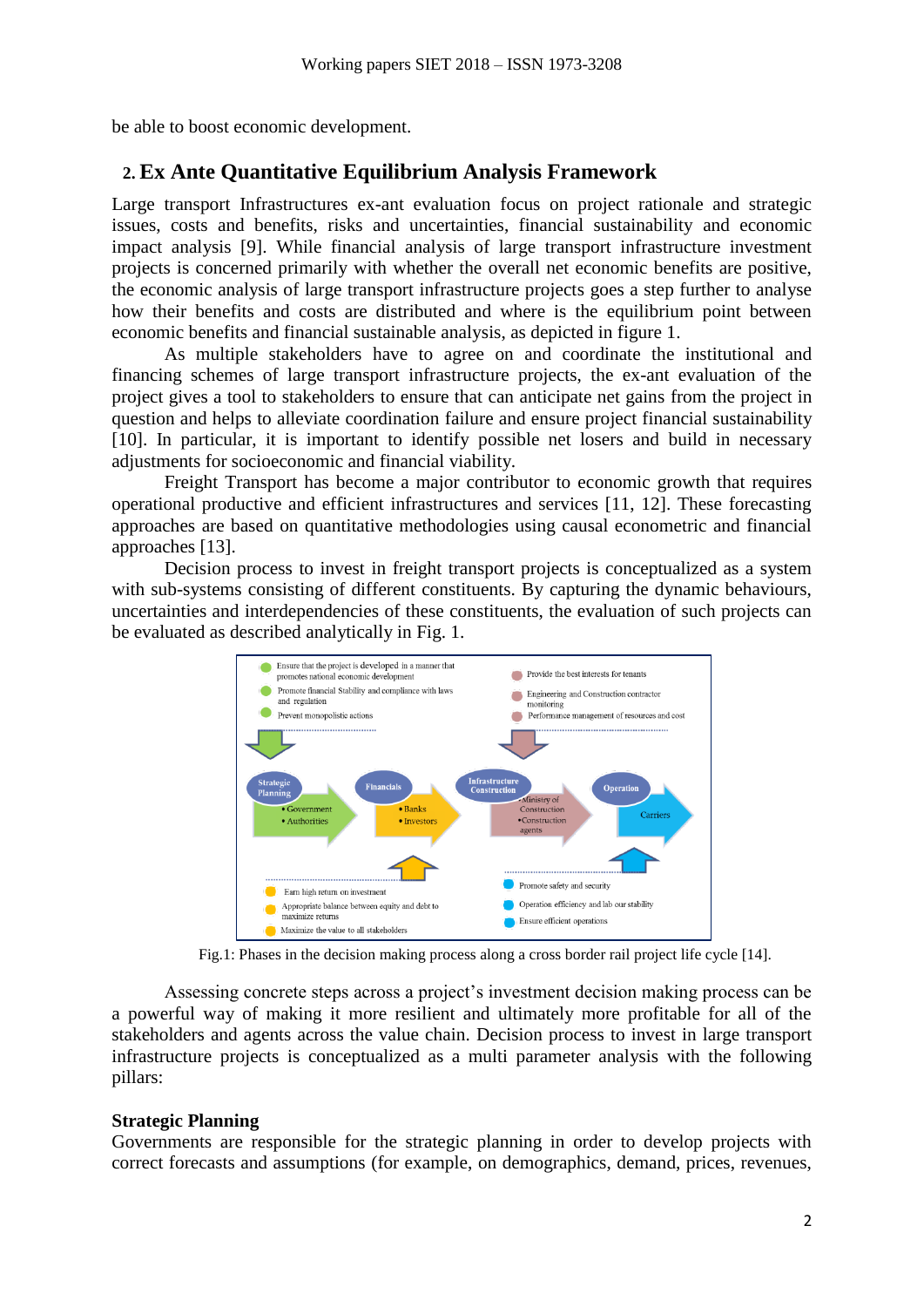capital expenditure, or operating expenditure), and a high understanding of market dynamics. They have also to plan for volatility and adverse scenarios [15].

Other challenges of the government and authorities include planning and management of future interface risks, caused by early-stage decisions regarding project structures and design. In addition, the risk of contractors, and private investors, who are essential, has to be taken into account in the phase of strategic planning.

A system of system approach involves making decisions using a risk-based perspective. Specifically, in the earliest design and planning phases of a large transport infrastructure project, this may require a conscious effort to identify, assess, and, quantify all the risks the project will be exposed to across its life cycle. This includes reflection on potential adverse circumstances and scenarios that has to be made by governments and authorities. The objective is to create a decision-making process to select the most suitable investment that will achieve the national targets and ensure the project is developed in a way that promotes regional economic development.

## *Financial analysis*

The main purpose of the Financial Analysis is to use the project cash flow forecasts to calculate suitable net return indicators; focusing on the Financial Net Present Value (FNPV) and the Financial Internal Rate of Return (FIRR).

The Financial Analysis contrasts the financial inflows with the financial outflows. *Financial inflows* are:

- any possible revenues for the sale of goods and services (Tolls, fares and charges)
- the net cash from the management of financial resources (Government Transfers)
- *Financial Outflows* are:
- investment Costs
- **•** operation costs
- **reimbursement of loans and interest paid,**
- $\blacksquare$  taxes
- other disbursements (e.g. dividends).

The first step in the Financial Analysis is to estimate the total cost of investment and the time horizon for the investment, which is the number of years for which forecasts are provided. The reference time horizon for example for railway projects are 30 years and for roads, ports and airports 25 years.

The calculation of total operating costs and revenues is the second step of a Financial Analysis. These costs do not take the form of an investment and are consumed within each accounting period; the operating costs comprise all the data on the disbursements foreseen for the purchase of goods and services.

A project is financially sustainable if it does not incur the risk of running out of cash in the future. The crucial issue here is the timing of cash proceeds and payments. Project promoters should show how sources of financing (including revenues and any kind of cash transfers) will consistently match disbursements year-by-year over the project time horizon. Financial sustainability is ensured if net flow of cumulated generated cash flow is positive for all the years considered. The last step in the Financial Analysis is the appraisal of the financial return on capital, which aims to look at the project performance from the perspective of the assisted public and possibly private entities.

## *Economic Impact analysis*

The Economic Impact Analysis appraises the project's contribution to the economic welfare of the region or country. It is made on behalf of the whole of society instead of just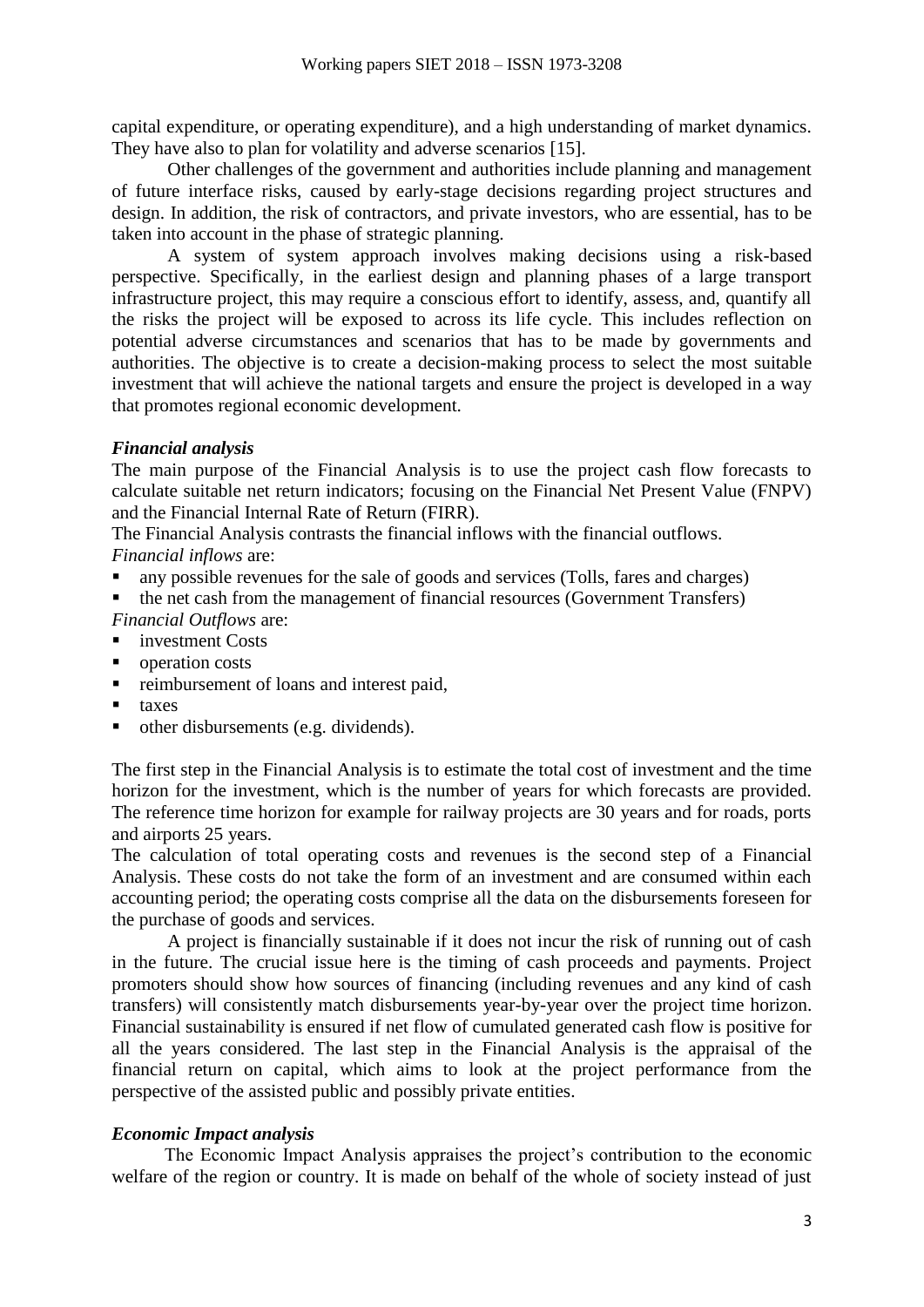the owners of the infrastructure, as in the Financial Analysis. In the case of an economic evaluation based on a cost-benefit analysis, which takes the perspective of society as a whole, the market pricing of a good is not a good indicator of its true value to society as so-called external effects also play a significant role. Yet the valuation of these effects is crucial for Economic Analysis and may be important for the appraisal of the project. In order to internalise these externalities, the external effects have to be identified, quantified and have a realistic monetary value assigned to them. The economic impact footprint analysis includes additional indirect effects (if relevant) and monetisation of non-market impacts [16]. The goal is the equilibrium point between the financial sustainability and contribution to economic system. As depicted in Figure 2.



*Fig. 1 Equilibrium of transport infrastructure between financial sustainability and economic contribution to economic system* 

#### **3. Scenario development**

Whether driven by revenue growth, improved performance, better cost management or increased competitive advantage, it is critical for viable transport infrastructure to identify both the long-term benefits and impact on the overall business, services and strategy by developing different financing scenarios. The infrastructure financing market has gone through a process of radical transformation starting from the mid-2000s. Different reasons – including a changed macroeconomic environment, more strikt financial regulations and long-term asset investments – have led to a reallocation of flows from the banking sector to the institutional investors sector.

There are many of ways to finance transport infrastructure development. The public sectors role can vary and there are a number of hybrid forms. The literature on private provision of infrastructure has proved many different aspects why social welfare under public provision and PPPs may be different. First, since the same investor constructs and operates the project under a PPP, it has incentives to consider life cycle cost considerations during the construction phase, and on the other side service quality provide a good argument in favor of PPPs. The reason is that the investor has an incentive to define the life cycle costs and, at the same time, cannot reduce on the quality of service. [15].Pellegrino et al [17] proposed a new "dynamic" risk management approach for PPP projects based on real options that improves the traditional risk management techniques by supporting the decision makers in finding a cost-effective combination of real options (or forms of flexibility) to embed in a PPP investment in order to optimally control risk and maximize investment value.[17]. The alternative funding schemes are: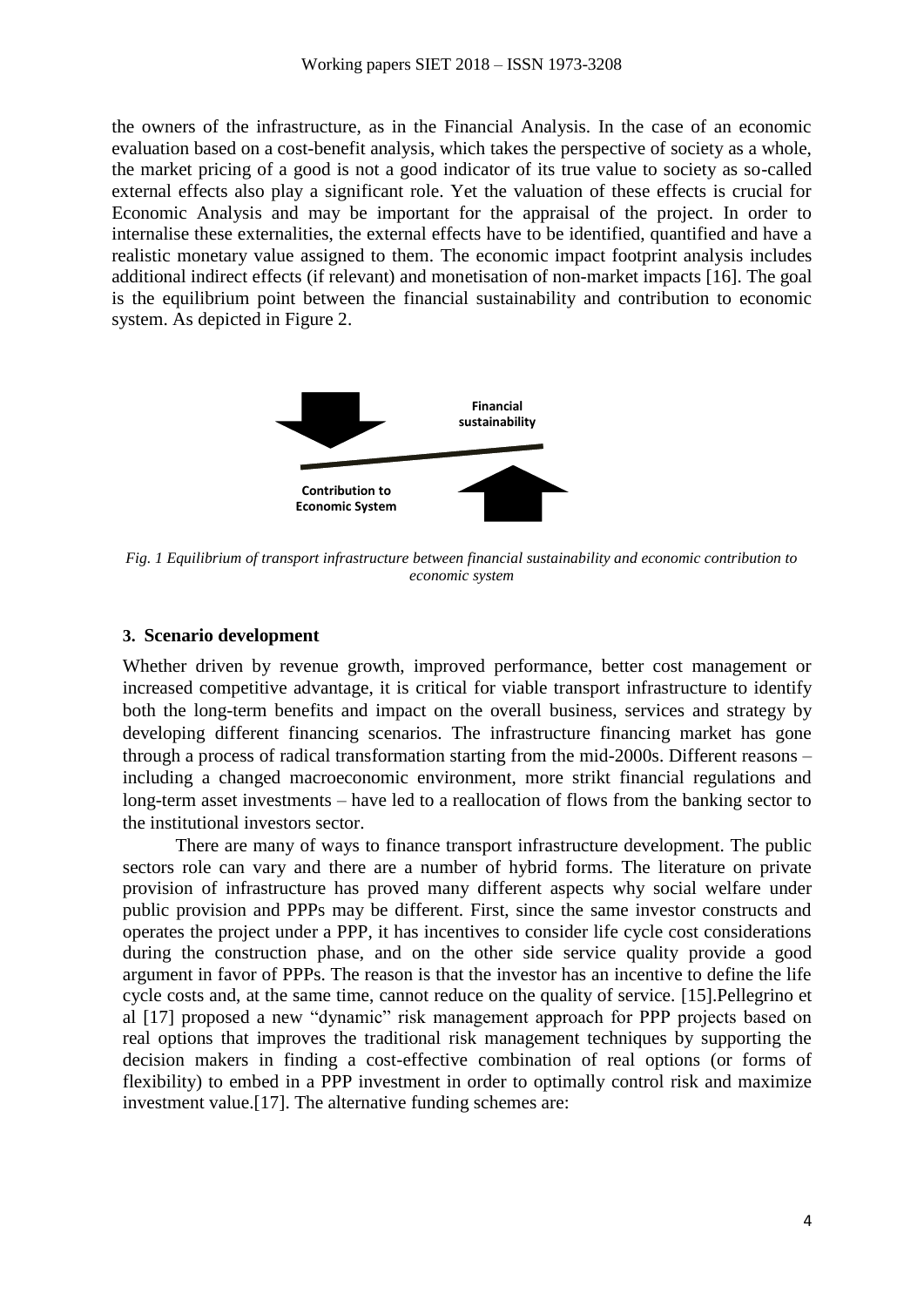# **Public funding**

Direct public funding includes State budget money invested in the project. The budgetary funds owners may be local governments, subdivisions of ministries, public organizations, or other institutions. The Central Government gives finances according to the state budget to the budgetary funds owner, who uses it to finance transport and logistics infrastructure projects. The assets of investments will be owned by the State.

# **Funding from Investment Bank and financial institutions**

Domestic Bank financing may be difficult with financial restrictions due to the narrow, concentrated and illiquid nature of the domestic banking sectors. The tightening of banking regulations in the aftermath of the financial crisis could also impede international financing of infrastructure projects. Once the projects proved to be viable, large international banks such as European Investment Bank will be another scenario for finance.

# **Public-Private Partnership**

A public–private partnership (PPP) is a cooperative arrangement between one or more public and private sectors, typically of a long term nature. However, the past few decades has seen a clear trend towards governments across the globe making greater use of various PPP arrangements. The financial crisis of 2008 onwards brought high interest in PPPs. Financing constraints on public resources due to recession, while highlighting the importance of new infrastructure investments in order to boost regional and economic development are increasingly interest and financing mechanisms to the private sector as an alternative additional source of funding in order to meet all the funding gap.

## **Private investment**

Private investment is the financial model where a private investor will finance the project. Such private investors may be private companies and enterprises or individuals. In this model, the private investor uses its own money or borrows it from the financial market and invests it in its own infrastructure object.

## **4. Case study**

## **4.1. Key Features**

Greece stands on the crossroad of three continents (Europe, Asia, Africa), connecting, since early antiquity, people, goods and cultures. For that reason, Greece has long been a strategic node for the development of transportation in the greater region. The geographical position of North Greek port allows the offering of competitive sea freight cost for transported containers, while offering access to a set of growing economies in the broader region. Continuing investment in road and rail infrastructure means that Greece's major ports are now directly interconnected with modern road and rail links, facilitating intermodal transport of cargo onwards to their final destination quickly and cost-effectively. Finally Greece is part of the EU's Orient/East-Med Corridor that connects the maritime interfaces of the North, Baltic, Black Sea and Mediterranean. In this environment, Greece's geographical position as a gateway between East and West render it highly attractive for investments in logistics and transport to take advantage of these increasing trade flows in an efficient and cost-effective manner.

The Region of Eastern Macedonia and Thrace [REM-T] (Anatoliki Makedonia - Thraki) is situated along the crossroads of Europe and Asia and is predominantly an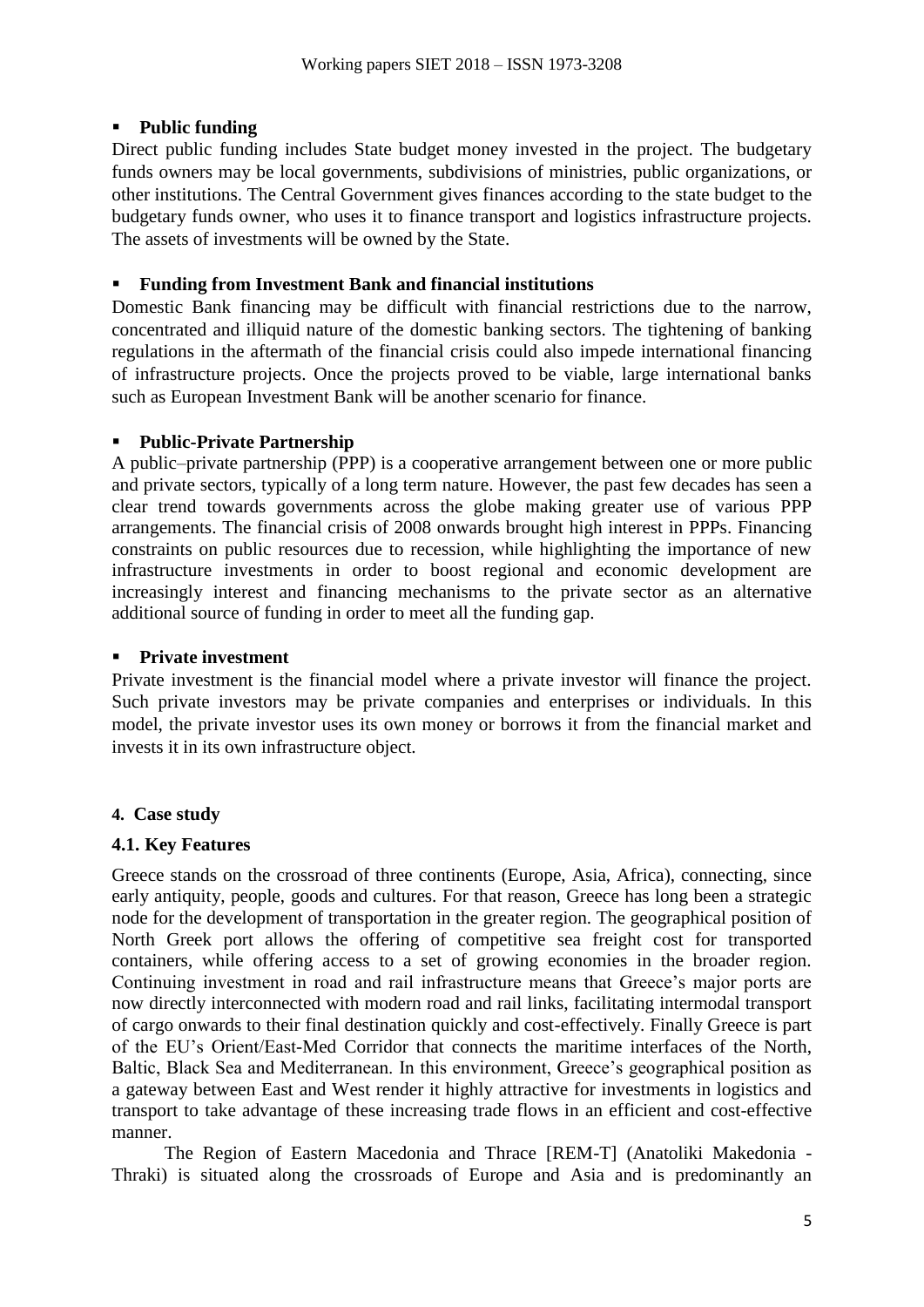agricultural area. It is a border region which gradually transforms into a gateway of the country and the European Union. The structure of the production model of the region displays concentration trends in lowland areas, large agricultural holdings and monocultures where the production is done vertically, and urban centers as centers of trade and services. East Macedonia and Thrace has invested strategically to a large extent on inclusion in the International transport networks.



*Fig 2: Connection of the new logistic center with Bosporus*

Regional development policy in the wider study area sets as a key priority the development of transnational partnerships and collaborative networks for evaluating policies, strategic planning but also the development and management of infrastructure. Accessibility is the basis for economic competitiveness, social and regional cohesion and cultural development. The intermodal transportation and logistics between Bulgaria and Greece can play an important role in the socioeconomic development of the two countries and the wider region.

The analysis framework is applied in a strategic logistics center in north Greece. The objective of the decision making framework has been to assess strategically the overall need and potential for developing a logistics hub in North Greece to support multimodal transportation between Greece and Bulgaria. The development of transit hubs include infrastructure development of integrated management of goods and connect them through multimodal land (road and rail) with the network of international ports in the region. Finally it should be noted that cross-border countries, Greece and Bulgaria identified significant deficiencies in each of these priority areas, and this makes the upgrading of the rail axis a step near to the integration of the competitiveness of the country.

#### **4.2. Risk likelihood in financial and economic analysis**

The financial and economic analysis of large transport infrastructures involve a wide range of different risks. Scenario analysis implies the variation of several variables simultaneously and allowing the consideration of possible exogenous trends, therefore all the large transport infrastructure decisions are required to be based on several possible future scenarios.

For the purpose of this case study firstly, a scenario analysis regarding demand growth was required in the assessment process in order to identify different demand and transport growth variables. There were developed 6 scenarios for transport demand growth S1, S2, S3, S4, S5, S6. Secondly, as alternatives to public investments, possible alternative solutions are expected to cover the financing gap with other financing schemes. There were developed 12 alternative scenarios with different interest rates:A1,A2,A3,B1,B2,B3,C1,C2,C3,D1,D2,D3. The scenarios in group A are based on national budget, the scenarios in group B and C are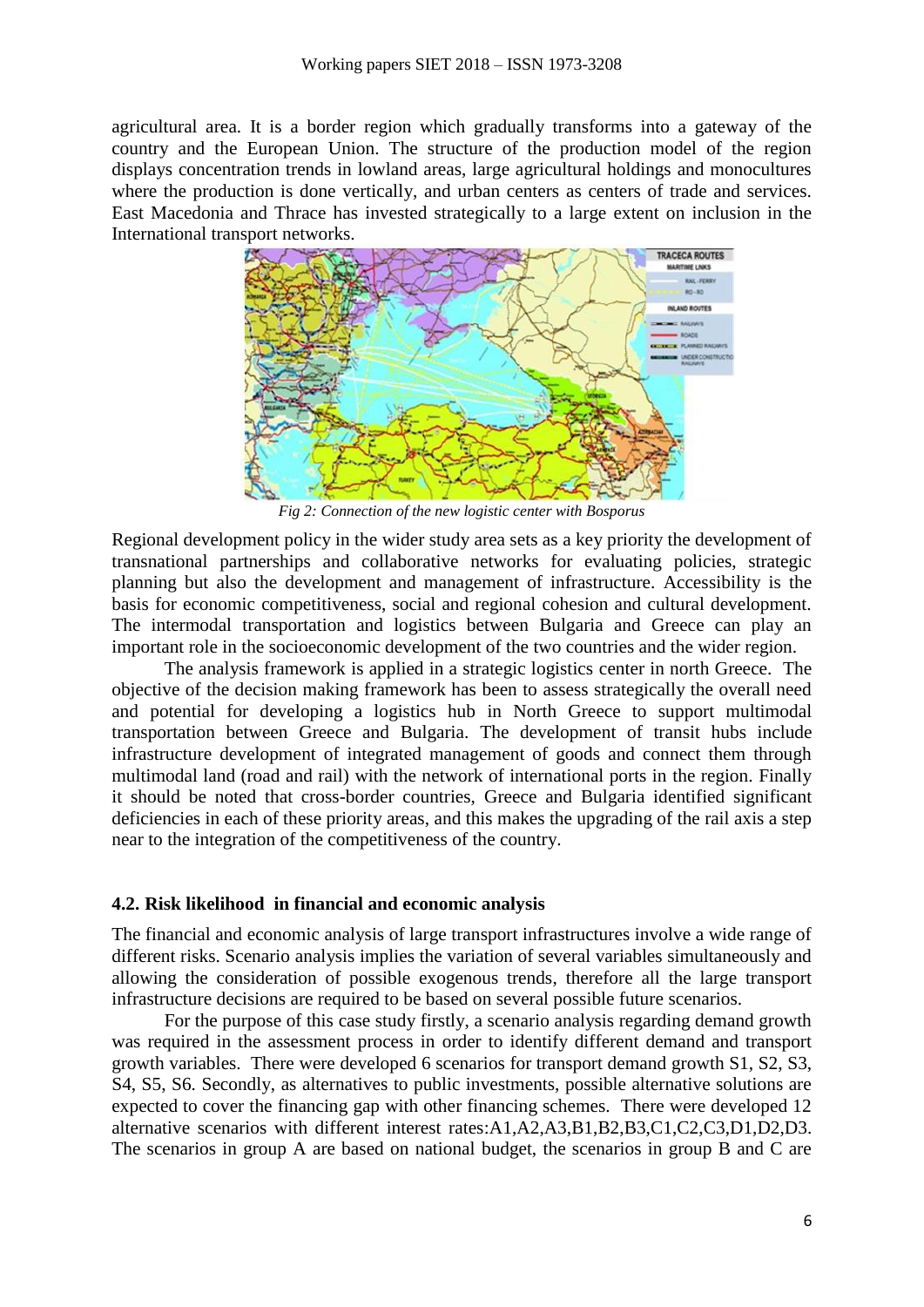supported by European Investment and national funds, the group scenarios D are based on private sector finance.

Three zones demonstrate the likelihood for the financing scenarios. Zone A demonstrates maximum likelihood for the financing scenarios; zone B demonstrates medium likelihood; and zone C demonstrates low likelihood. Evaluating the risk financing and external economic conditions for each scenario, each financing scenario is placed in a likelihood zone The likelihood for the scenarios A1,A2,D2,D3 is low, for the scenarios A3,B1,D1,C3 is medium and for the B2,B3,C1,C2 is max. In addition each transport demand growth scenario is placed in a likehood zone. The likelihood for the scenarios S1, S6 is low, for the scenarios S2, S5 is medium and for the scenarios S3,S4 is max.

The application of financial appraisal and Economic Impact analysis for the combination of 12x6 scenarios (76scenarios) showed that the equilibrium likelihood point between financial and economic contribution is when simultanesly the total amount of revenues for scenarios in group B and C are between  $\epsilon$ 1.5 -3.5 Mio and the economic contribution for scenarios S3, S4 range is between  $61.5$  -3.5 Mio. The likelihood equilibrium point between the financing survivability of the project and the contribution to the economy is illustrated in figure 4.



*Fig. 4 Likelihood Equilibrium point between financial sustainability and economic contribution to economic system* 

#### **5. Conclusions**

Developing intermodal and logistics transport logistic centres is a complex enterprise involving two aspects: the financial viability and the contribution of the project to the whole economy. A three level analysis facilitated a bottom-up approach for evaluation assessment by aggregating the multiobject agents and interdependencies of constituents as analytical described at the level of network planning, taking into account all the financial issues and economic impact caused by the project. Applying this approach in the new freight center in North Greece, with scenario development analysis based on 76 scenarios, showed that the equilibrium likelihood point between financial and economic contribution is when the total amount of revenues for scenarios B and C with mixed financing scheme is in equilibrium point with the total economic contribution for moderate assumptions for demand growth for scenarios S3,S4.

#### **References**

- [1] Giorgio Locatelli, Diletta Colette Invernizzi , Naomi J. Brookes, Project characteristics and performance in Europe: An empirical analysis for large transport infrastructure project, Transportation Research Part A: Policy and Practice, Volume 98, April 2017, Pages 108–122,
- [2] J. Berechman, L. Chen Incorporating risk of cost overruns into transportation capital projects decision-making J. Transp. Econ. Policy, 45 (January) (2011), pp. 83–104